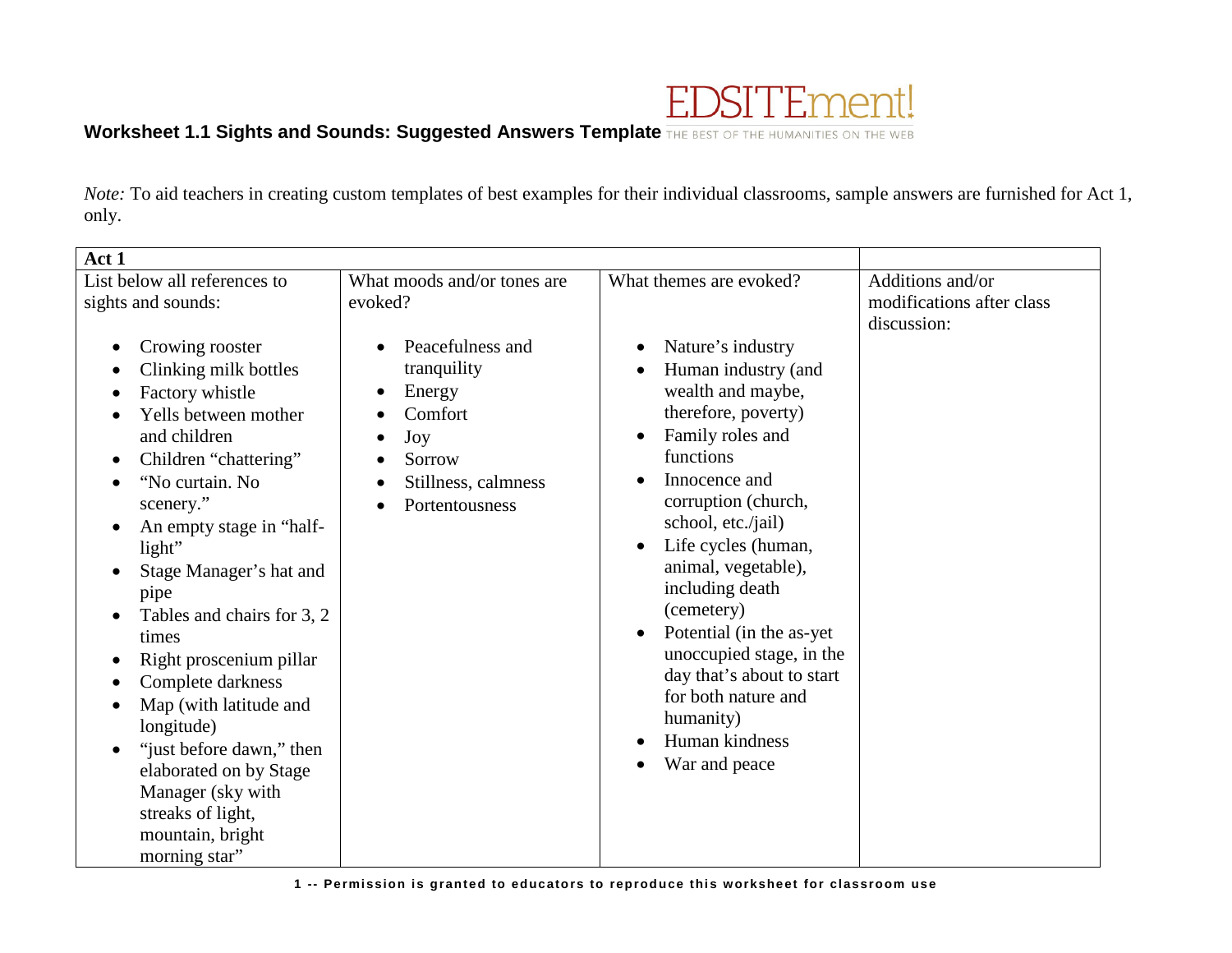| $\bullet$ | Typical town layout          |  |  |
|-----------|------------------------------|--|--|
|           | (railway station; Polish     |  |  |
|           |                              |  |  |
|           | Town; multiple               |  |  |
|           | churches; river; town        |  |  |
|           | hall; post office; jail; row |  |  |
|           | of stores; hitching posts;   |  |  |
|           | schools; children            |  |  |
|           |                              |  |  |
|           | entering and exiting)        |  |  |
| $\bullet$ | Trellises with flowers       |  |  |
| $\bullet$ | Mrs. Gibbs' garden           |  |  |
|           | Cemetery                     |  |  |
|           |                              |  |  |
| $\bullet$ | Woman who just gave          |  |  |
|           | birth                        |  |  |
| $\bullet$ | Milking cows                 |  |  |
| $\bullet$ | People sleeping late         |  |  |
|           |                              |  |  |
| $\bullet$ | Imaginary shade pulled       |  |  |
|           | up, imaginary fire in        |  |  |
|           | stove                        |  |  |
| $\bullet$ | Doc and Mrs. Gibbs'          |  |  |
|           |                              |  |  |
|           | deaths (abruptly)            |  |  |
| $\bullet$ | Doc's black bag              |  |  |
| $\bullet$ | Horse and wagon              |  |  |
|           |                              |  |  |
|           |                              |  |  |
|           |                              |  |  |
|           |                              |  |  |
|           |                              |  |  |
|           |                              |  |  |
|           |                              |  |  |
|           |                              |  |  |
|           |                              |  |  |
|           |                              |  |  |
|           |                              |  |  |
|           |                              |  |  |
|           |                              |  |  |
|           |                              |  |  |
|           |                              |  |  |
|           |                              |  |  |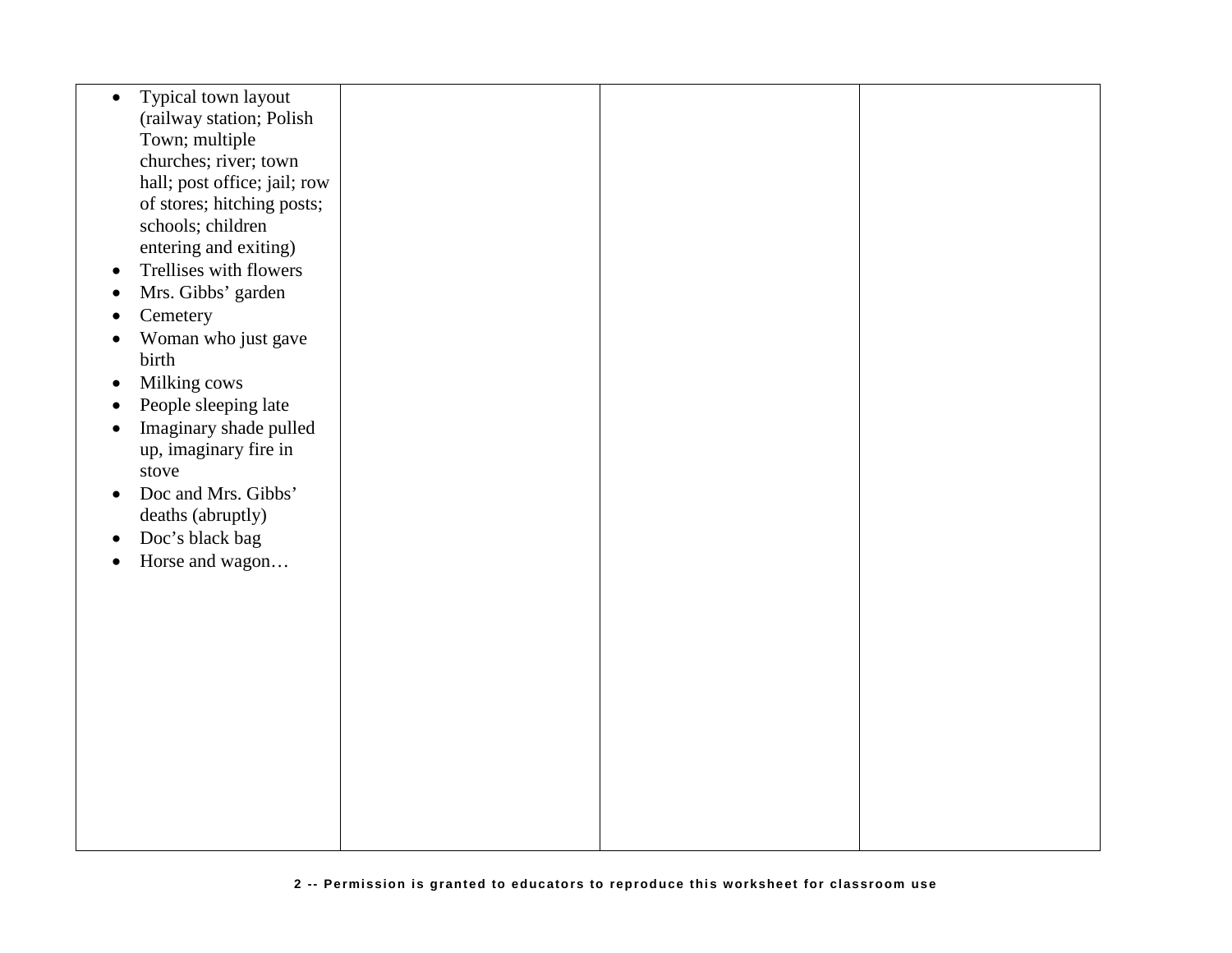| Act 2                        |                             |                         |                           |  |  |
|------------------------------|-----------------------------|-------------------------|---------------------------|--|--|
| List below all references to | What moods and/or tones are | What themes are evoked? | Additions and/or          |  |  |
| sights and sounds:           | evoked?                     |                         | modifications after class |  |  |
|                              |                             |                         | discussion:               |  |  |
|                              |                             |                         |                           |  |  |
|                              |                             |                         |                           |  |  |
|                              |                             |                         |                           |  |  |
|                              |                             |                         |                           |  |  |
|                              |                             |                         |                           |  |  |
|                              |                             |                         |                           |  |  |
|                              |                             |                         |                           |  |  |
|                              |                             |                         |                           |  |  |
|                              |                             |                         |                           |  |  |
|                              |                             |                         |                           |  |  |
|                              |                             |                         |                           |  |  |
|                              |                             |                         |                           |  |  |
|                              |                             |                         |                           |  |  |
|                              |                             |                         |                           |  |  |
|                              |                             |                         |                           |  |  |
|                              |                             |                         |                           |  |  |
|                              |                             |                         |                           |  |  |
|                              |                             |                         |                           |  |  |
|                              |                             |                         |                           |  |  |
|                              |                             |                         |                           |  |  |
|                              |                             |                         |                           |  |  |
|                              |                             |                         |                           |  |  |
|                              |                             |                         |                           |  |  |
|                              |                             |                         |                           |  |  |
|                              |                             |                         |                           |  |  |
|                              |                             |                         |                           |  |  |
|                              |                             |                         |                           |  |  |
|                              |                             |                         |                           |  |  |
|                              |                             |                         |                           |  |  |
|                              |                             |                         |                           |  |  |
|                              |                             |                         |                           |  |  |